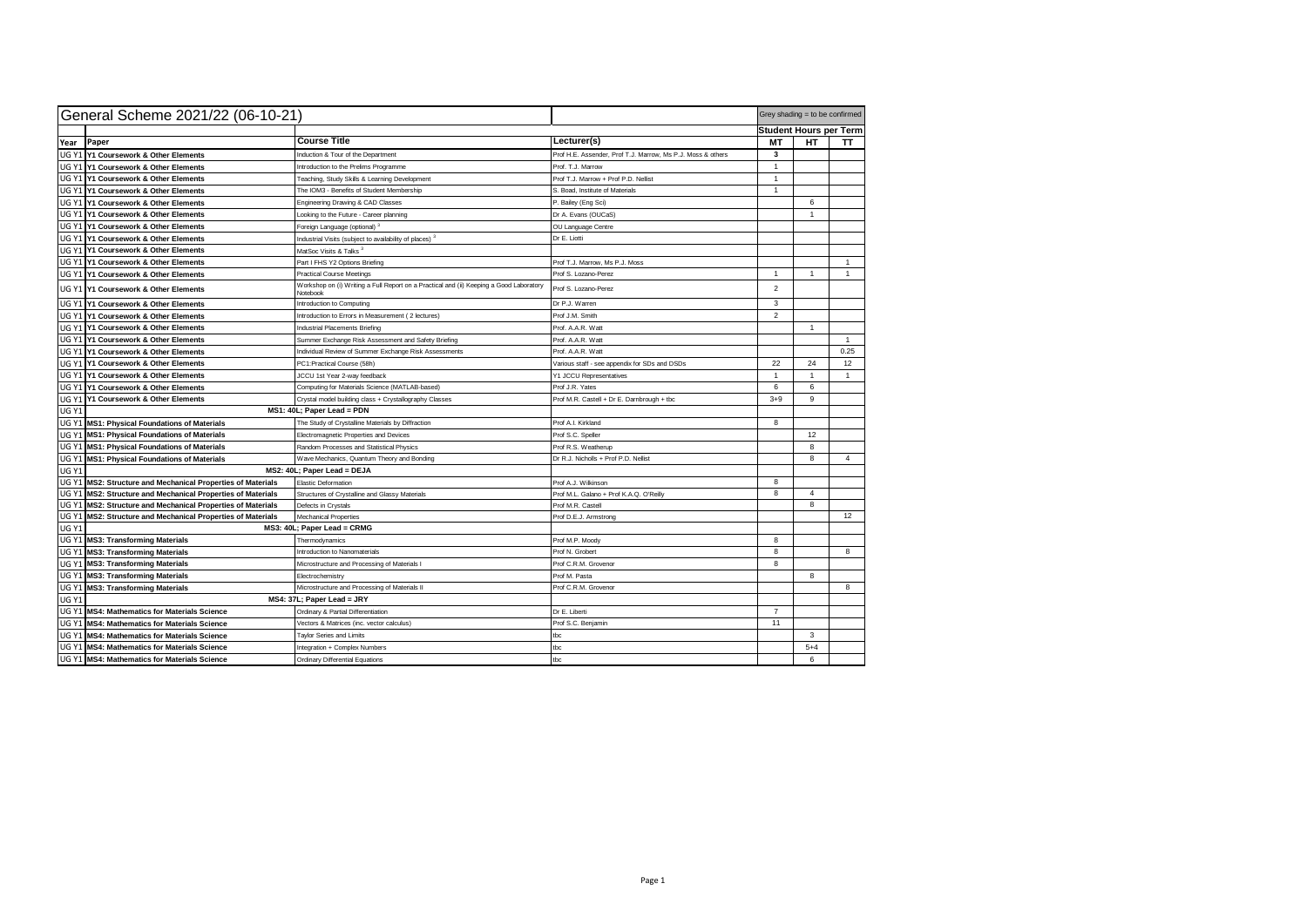|                  | General Scheme 2021/22 (06-10-21)                           |                                                                                               |                                                                                     | Grey shading = to be confirmed |                               |                |  |
|------------------|-------------------------------------------------------------|-----------------------------------------------------------------------------------------------|-------------------------------------------------------------------------------------|--------------------------------|-------------------------------|----------------|--|
|                  |                                                             |                                                                                               |                                                                                     |                                | <b>Student Hours per Term</b> |                |  |
| Year             | Paper                                                       | <b>Course Title</b>                                                                           | Lecturer(s)                                                                         | <b>MT</b>                      | HT                            | ΤТ             |  |
| UG Y2            | Y2 Coursework & Other Elements                              | Introduction to the Pt I Materials Programme                                                  | Prof. T.J. Marrow                                                                   | $\overline{1}$                 |                               |                |  |
| UG Y2            | Y2 Coursework & Other Elements                              | Maths - Partial Differential Equations & Fourier Series + Tensors                             | Prof S.C. Benjamin + Dr B. Koczor                                                   | $8 + 4$                        |                               |                |  |
|                  | UG Y2 Y2 Coursework & Other Elements                        | Entrepreneurship / Business Plan (Understanding Intellectual Property)                        | <b>Enterprising Oxford</b>                                                          | $\overline{2}$                 |                               |                |  |
| UG Y2            | <b>Y2 Coursework &amp; Other Elements</b>                   | Entrepreneurship / Business Plan (Workshop on 'Teams')                                        | Dr E. Williams                                                                      | $\overline{2}$                 |                               |                |  |
| UG Y2            | Y2 Coursework & Other Elements                              | Entrepreneurship / Business Plan (Workshop on 'Finance' & 'The Business Model<br>Canvas')     | Mr S.P. Newbury (Williams)                                                          | 2                              |                               |                |  |
|                  | UG Y2 Y2 Coursework & Other Elements                        | Entrepreneurship / Business Plan (Introductory Tutorial on the Business Plan Team<br>Project) | Dr S.M. Wilkinson                                                                   | 3                              |                               |                |  |
| UG Y2            | Y2 Coursework & Other Elements                              | Entrepreneurship / Business Plan (workshops)                                                  | Dr S.M. Wilkinson                                                                   |                                | $\overline{4}$                |                |  |
| UG Y2            | <b>Y2 Coursework &amp; Other Elements</b>                   | Entrepreneurship / Business Plan (tutorials)                                                  | Dr S.M. Wilkinson                                                                   |                                | 6                             |                |  |
| UG Y2            | <b>Y2 Coursework &amp; Other Elements</b>                   | Entrepreneurship / Business Plan (case study)                                                 | Mr H. Dickinson (Nortal)                                                            |                                |                               | 2              |  |
| UG Y2            | Y2 Coursework & Other Elements                              | Presentation Skills Workshop (Business Plan Team Presentations)                               | Prof. H. Bhaskaran                                                                  |                                |                               | 1.5            |  |
| UG Y2            | <b>Y2 Coursework &amp; Other Elements</b>                   | <b>Business Plan Team Presentations</b>                                                       | Mr S.P. Newbury (Williams), Mr H. Dickinson (Nortal) & Prof. H.<br>Bhaskaran        |                                |                               | $\overline{4}$ |  |
| UG Y2            | Y2 Coursework & Other Elements                              | Introduction to Industrial Visits                                                             | Dr E. Liotti                                                                        | $\overline{1}$                 |                               |                |  |
| UG Y2            | Y2 Coursework & Other Elements                              | <b>Industrial Visits</b>                                                                      | Dr E. Liotti                                                                        | $\overline{4}$                 | $\overline{4}$                | $\overline{4}$ |  |
| JG Y.            | Y2 Coursework & Other Elements                              | <b>Industrial Talks</b>                                                                       | Johnson Matthey + Rolls Royce + Tata Steel                                          | $\overline{2}$                 | $\overline{2}$                |                |  |
| UG Y2            | Y2 Coursework & Other Elements                              | MatSoc Visits & Talks <sup>3</sup>                                                            |                                                                                     |                                |                               |                |  |
| UG Y2            | <b>Y2 Coursework &amp; Other Elements</b>                   | Industrial Placements Briefing                                                                | Prof. A.A.R. Watt                                                                   |                                | $\overline{1}$                |                |  |
| UG Y2            | <b>Y2 Coursework &amp; Other Elements</b>                   | Summer Exchange Risk Assessment and Safety Briefing                                           | Prof. A.A.R. Watt                                                                   |                                |                               | 1              |  |
| UG Y2            | Y2 Coursework & Other Elements                              | Individual Review of Summer Exchange Risk Assessments                                         | Prof. A.A.R. Watt                                                                   |                                |                               | 0.25           |  |
| UG Y2            | Y2 Coursework & Other Elements                              | <b>Practical Course meetings</b>                                                              | Prof S. Lozano-Perez                                                                | $\overline{1}$                 | -1                            | $\mathbf{1}$   |  |
| UG Y2            | <b>Y2 Coursework &amp; Other Elements</b>                   | Practical Course (108h)                                                                       | Various staff - see appendix for SDs and DSDs                                       | 36                             | 36                            | 36             |  |
| UG Y             | Y2 Coursework & Other Elements                              | Poster presentation skills workshop                                                           | tbc & D. Baker (OUCS)                                                               | $\overline{2}$                 |                               |                |  |
| UG Y2            | Y2 Coursework & Other Elements                              | JCCU 2nd Year 2-way feedback                                                                  | <b>Y2 JCCU Representatives</b>                                                      | $\overline{1}$                 | $\overline{1}$                | $\overline{1}$ |  |
| UG Y2            |                                                             | GP1: 38L: Paper Lead = HEA                                                                    |                                                                                     |                                |                               |                |  |
|                  | UG Y2 GP1: Lifecycle, Processing & Engineering of Materials | Selection & Production of Engineering Materials                                               | Prof H.E. Assender & Prof M.L. Galano (5+5)                                         | $\overline{4}$                 |                               | 6              |  |
| UG Y2            | GP1: Lifecycle, Processing & Engineering of Materials       | Processing for Control of Materials Properties and Performance                                | Dr Y. Tang & Prof A.J. Wilkinson                                                    |                                |                               | $8 + 8$        |  |
| UG Y2            | GP1: Lifecycle, Processing & Engineering of Materials       | Materials End-of-Life                                                                         | Prof H.E. Assender & Prof S. Lozano-Perez                                           |                                | $1 + 8 + 3$                   |                |  |
| UG Y2            |                                                             | GP2: 40L; Paper Lead = MRC                                                                    |                                                                                     |                                |                               |                |  |
| UG <sub>Y2</sub> | <b>GP2: Electronic Properties of Materials</b>              | <b>Electronic Structure of Materials</b>                                                      | Dr C.E. Patrick                                                                     | 12                             |                               |                |  |
| UG Y2            | <b>GP2: Electronic Properties of Materials</b>              | Semiconductor Materials & Devices                                                             | tbc & Dr R.S. Bonilla                                                               |                                | $5 + 5$                       |                |  |
| UG Y.            | <b>GP2: Electronic Properties of Materials</b>              | Magnetic Properties of Materials                                                              | Prof J.R. Yates                                                                     |                                |                               | 10             |  |
| UG Y2            | <b>GP2: Electronic Properties of Materials</b>              | Electrical & Optical Properties of Materials                                                  | Prof M.R. Castell                                                                   |                                |                               | 8              |  |
| UG Y2            |                                                             | GP3: 36L; Paper Lead = TJM                                                                    |                                                                                     |                                |                               |                |  |
|                  | UG Y2 GP3: Mechanical Properties of Materials               | Elastic Deformation of Materials                                                              | Prof P.D. Nellist & Prof J.T. Czernuszka                                            | $5 + 2 + 3$                    |                               |                |  |
| UG Y2            | <b>GP3: Mechanical Properties of Materials</b>              | Plastic Deformation of Materials                                                              | Prof E. Tarleton & Prof T.J. Marrow                                                 |                                | $6 + 4$                       |                |  |
| UG Y2            | GP3: Mechanical Properties of Materials                     | Structural Failure of Materials                                                               | Prof R.I. Todd & Prof R.C. Reed                                                     |                                | 8                             | 8              |  |
| UG Y2            |                                                             | GP4: 40L; Paper Lead = MPM                                                                    |                                                                                     |                                |                               |                |  |
|                  | UG Y2 GP4: Structure & Thermodynamics of Materials          | Statistical Mechanics & Thermal Properties of Materials                                       | Prof J.M. Smith                                                                     | 8                              |                               |                |  |
| UG Y2            | GP4: Structure & Thermodynamics of Materials                | Structural & Compositional Characterisation of Materials                                      | Prof S. Lozano-Perez & Prof M.P. Moody                                              |                                | 8                             | 8              |  |
| UG Y             | GP4: Structure & Thermodynamics of Materials                | <b>Phase Transformations</b>                                                                  | Prof C.R.M. Grovenor                                                                | 16                             |                               |                |  |
|                  | UG Y2 Supplementary Subjects & Foreign Languages            | History & Philosophy of Science: The Origins of Science                                       | Prof R. Iliffe & Dr S. Allen                                                        | 8                              | 8                             |                |  |
|                  | UG Y2 Supplementary Subjects & Foreign Languages            | Quantum Chemistry                                                                             | Prof D.E. Manolopoulos, Prof S. R. Mackenzie, Prof J.E. Mc Grady &<br>Dr W. Barford | 16                             | 16                            |                |  |
|                  | UG Y2 Supplementary Subjects & Foreign Languages            | Foreign Language Option                                                                       | OU Language Centre                                                                  |                                |                               |                |  |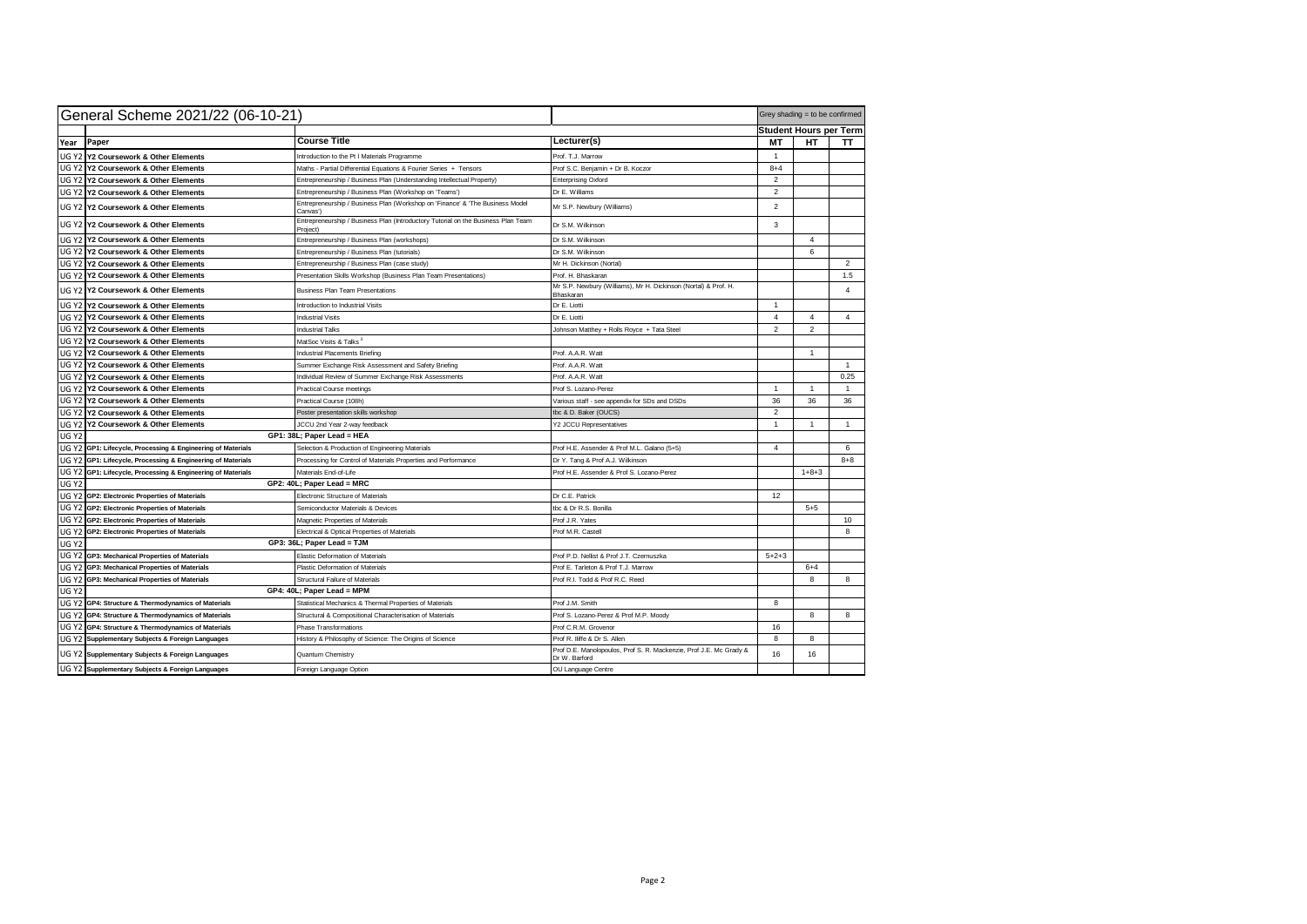|       | General Scheme 2021/22 (06-10-21)                                   |                                                                                                                                                        |                                                                                                                     |                | Grey shading = to be confirmed |                |
|-------|---------------------------------------------------------------------|--------------------------------------------------------------------------------------------------------------------------------------------------------|---------------------------------------------------------------------------------------------------------------------|----------------|--------------------------------|----------------|
|       |                                                                     |                                                                                                                                                        |                                                                                                                     |                | <b>Student Hours per Term</b>  |                |
|       | Year Paper                                                          | <b>Course Title</b>                                                                                                                                    | Lecturer(s)                                                                                                         | MТ             | <b>HT</b>                      | <b>TT</b>      |
|       | UG Y3 Y3 Coursework & Other Elements                                | Briefing for TDP (Full-time MT wks 1,2 plus presentations Fri pm MT wk3)                                                                               | Prof. A.A.R. Watt                                                                                                   | $\overline{1}$ |                                |                |
|       | UG Y3 Y3 Coursework & Other Elements                                | TDP workshop on Markets & Market Disruptors                                                                                                            | Mr S.P. Newbury (Williams)                                                                                          |                |                                |                |
|       | UG Y3 Y3 Coursework & Other Elements                                | <b>TDP Presentations</b>                                                                                                                               | FHS Examiners & others                                                                                              | $\overline{4}$ |                                |                |
|       | UG Y3 Y3 Coursework & Other Elements                                | Briefing for Characterisation/Modelling Courses                                                                                                        | Prof M.P. Moody & Prof J.R. Yates                                                                                   |                |                                |                |
|       | UG Y3 Y3 Coursework & Other Elements                                | Introduction to Modelling in Materials Science<br>(Taught elements full-time MT wk6; project work in parallel with OP1 lectures/classes<br>MT wks 7.8) | Prof J.R. Yates + Prof R. Drautz + Prof. E. Tarleton                                                                | 56?            |                                |                |
|       | UG Y3 Y3 Coursework & Other Elements                                | Advanced Characterisation of Materials (Full-time HT wks 4,5)                                                                                          | Prof M.P. Moody, Prof M.L. Galano, Prof N. Grobert (includes<br>specified lectures by CSA, PDN(2), AJW, SCS & SLP). |                | 58?                            |                |
|       | UG Y3 Y3 Coursework & Other Elements                                | Atomistic Modelling (Full-time HT wks 4,5)                                                                                                             | Dr C.E. Patrick & Prof. J.R. Yates                                                                                  |                | 56?                            |                |
|       | UG Y3 Y3 Coursework & Other Elements                                | <b>Industrial Visits</b>                                                                                                                               | Dr E. Liotti                                                                                                        | $\Delta$       | $\Delta$                       |                |
|       | UG Y3 Y3 Coursework & Other Elements                                | MatSoc Visits & Talks <sup>3</sup>                                                                                                                     |                                                                                                                     |                |                                |                |
|       | UG Y3 Y3 Coursework & Other Elements                                | Part II External Projects                                                                                                                              | Prof K.A.Q. O'Reilly                                                                                                |                |                                |                |
|       | UG Y3 Y3 Coursework & Other Elements                                | Part II Open Dav                                                                                                                                       | Prof K.A.Q. O'Reilly & Prof P.D. Nellist                                                                            |                | 3                              |                |
|       | UG Y3 Y3 Coursework & Other Elements                                | <b>DPhil Poster Competition</b>                                                                                                                        | Dr A.O. Taylor                                                                                                      |                | $\overline{2}$                 |                |
|       | UG Y3 Y3 Coursework & Other Elements                                | Workshop on Answering Finals Exam Questions (normally TT wk 0)                                                                                         | Prof T.J. Marrow                                                                                                    | $\overline{2}$ |                                |                |
|       | UG Y3 Y3 Coursework & Other Elements                                | Summer Exchange Risk Assessment and Safety Briefing                                                                                                    | Prof. A.A.R. Watt                                                                                                   |                |                                | $\overline{1}$ |
|       | UG Y3 Y3 Coursework & Other Elements                                | Individual Review of Summer Exchange Risk Assessments                                                                                                  | Prof. A.A.R. Watt                                                                                                   |                |                                | 0.25           |
|       | UG Y3 Y3 Coursework & Other Elements                                | Industrial Placements Briefing                                                                                                                         | Prof. A.A.R. Watt                                                                                                   |                | $\overline{1}$                 |                |
|       | UG Y3 Y3 Coursework & Other Elements                                | Super-Collections' Feedback                                                                                                                            | Various Staff                                                                                                       | $\overline{a}$ |                                |                |
|       | UG Y3 Y3 Coursework & Other Elements                                | JCCU 3rd Year 2-way feedback                                                                                                                           | Y3 JCCU Representatives                                                                                             |                |                                |                |
| UG Y  | tutorial classes). Taught mainly during MT wks 3,4,5,7,8 & HT wk1   | OP1: Materials Options Lecture Courses; candidates select three from five lecture courses (each comprising 12 lectures and 3                           |                                                                                                                     |                |                                |                |
|       | UG Y3 OP1 Materials Options 1                                       | Aaterials & Devices for Optics & Optoelectronics                                                                                                       | Prof J.M. Smith                                                                                                     | 12             |                                |                |
|       | UG Y3 OP1 Materials Options 1                                       | Magnetic and Superconducting Materials                                                                                                                 | Prof. L. Bogani + Prof. S.C. Speller                                                                                | $6 + 6$        |                                |                |
|       | UG Y3 OP1 Materials Options 1                                       | Prediction of Materials Properties                                                                                                                     | Dr C.E. Patrick                                                                                                     | 12             |                                |                |
|       | UG Y3 OP1 Materials Options 1                                       | Engineering Ceramics: Synthesis & Properties                                                                                                           | Prof R.I. Todd                                                                                                      | 12             |                                |                |
|       | UG Y3 OP1 Materials Options 1                                       | Advanced Manufacture with Metals & Alloys                                                                                                              | Prof K.A.Q. O'Reilly + Dr E. Liotti                                                                                 | $6 + 6$        |                                |                |
| UG Y3 | tutorial classes). Taught mainly during HT wks 1.2.3.6.7.8 & TT wk1 | OP2: Materials Options Lecture Courses; candidates select three from five lecture courses (each comprising 12 lectures and 3                           |                                                                                                                     |                |                                |                |
|       | UG Y3 OP2 Materials Options 2                                       | Materials for Nuclear Systems                                                                                                                          | Prof D.E.J. Armstrong + Prof. S. Lozano-Perez + Prof. T.J. Marrow                                                   |                | $4 + 4 + 4$                    |                |
|       | UG Y3 OP2 Materials Options 2                                       | Enabling Nanotechnology - From Materials To Devices                                                                                                    | Prof. H. Bhaskaran                                                                                                  |                | 12                             |                |
|       | UG Y3 OP2 Materials Options 2                                       | Biomaterials & Natural Materials                                                                                                                       | Prof J.T. Czernuszka                                                                                                |                | 12                             |                |
|       | UG Y3 OP2 Materials Options 2                                       | <b>Advanced Polymers</b>                                                                                                                               | Prof H.E. Assender + Dr M. Lefferts                                                                                 |                | $8 + 4$                        |                |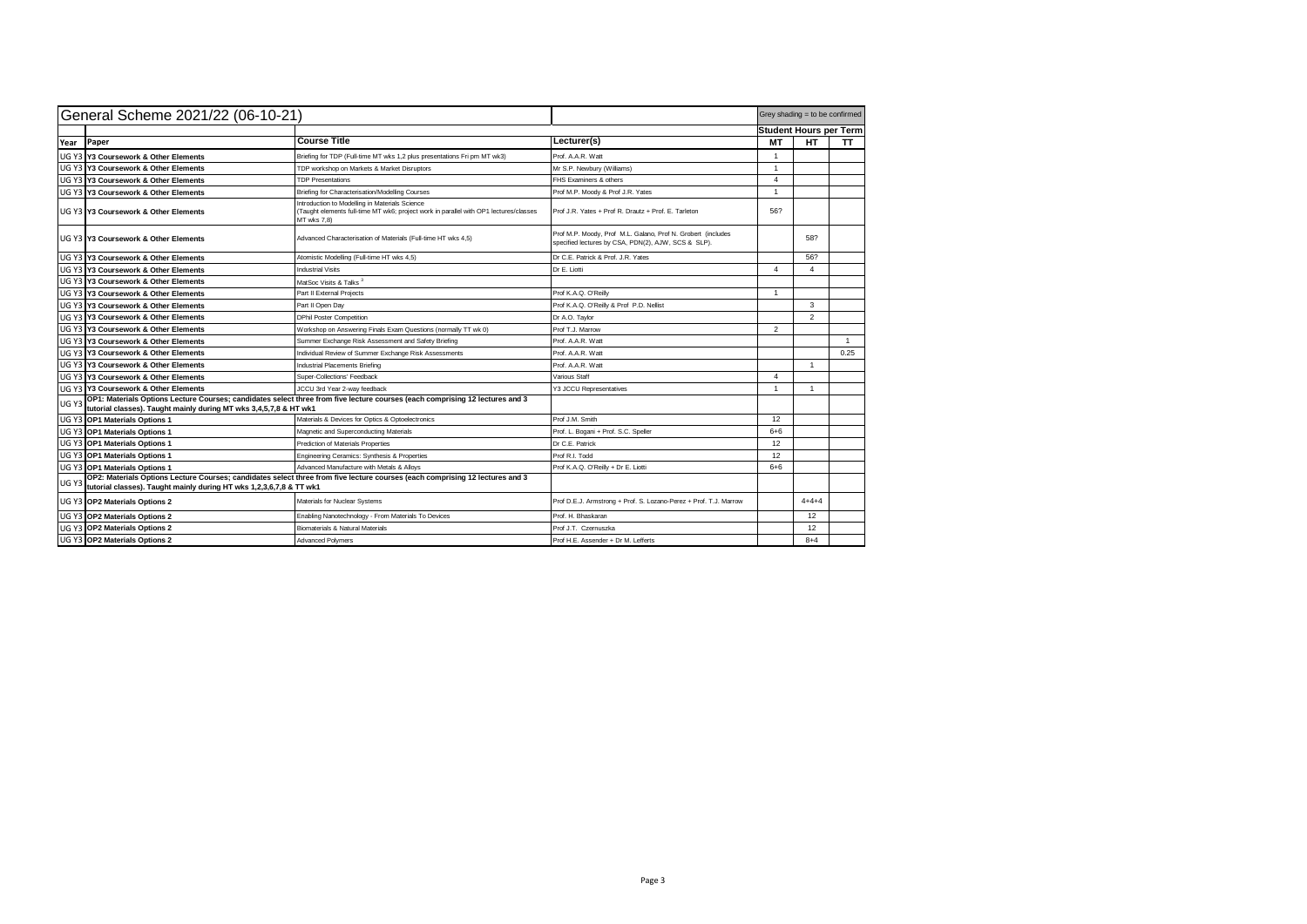|      | General Scheme 2021/22 (06-10-21)                  |                                                                                                                          |                                                                 | Grey shading $=$ to be confirmed |                        |     |  |
|------|----------------------------------------------------|--------------------------------------------------------------------------------------------------------------------------|-----------------------------------------------------------------|----------------------------------|------------------------|-----|--|
|      |                                                    |                                                                                                                          |                                                                 |                                  | Student Hours per Term |     |  |
| Year | Paper                                              | <b>Course Title</b>                                                                                                      | Lecturer(s)                                                     | МT                               | HТ                     | TT. |  |
|      | UG Y4 Y4 Other Elements (bold = compulsory for MS) | MS Pt II Induction & Project Management                                                                                  | Prof K.A.Q. O'Reilly & G. Litchfield (QinetiQ)                  |                                  |                        |     |  |
|      | UG Y4 Y4 Other Elements (bold = compulsory for MS) | Information Skills. Managing Your References                                                                             | C Dockerty (RSL)                                                | $\overline{\phantom{a}}$         |                        |     |  |
|      | UG Y4 Y4 Other Elements (bold = compulsory for MS) | Workshops on Ethics & Sustainability, in the context of Part II                                                          | Prof L. Brimacombe & Dr S. Job (coordinated by Mr S.P. Newbury) | 3                                |                        |     |  |
|      | UG Y4 Y4 Other Elements (bold = compulsory for MS) | Workshop on Engineering/Scientific Context in respect of Part II Projects                                                | Prof R.C. Reed                                                  |                                  |                        |     |  |
|      | UG Y4 Y4 Other Elements (bold = compulsory for MS) | DPhil Open Day                                                                                                           | Dr A.O. Tavlor & Prof H.E. Assender                             | $\overline{2}$                   |                        |     |  |
|      | UG Y4 Y4 Other Elements (bold = compulsory for MS) | Part II Writing Skills, Plagiarism, Laboratory Notebooks, IPR and Patents                                                | Prof H. E. Assender & Dr P.J. Warren                            |                                  | 3                      |     |  |
|      | UG Y4 Y4 Other Elements (bold = compulsory for MS) | LabVIEW Introduction (Refresher)                                                                                         | Prof A.A.R. Watt & tbc                                          | 3                                |                        |     |  |
|      | UG Y4 Y4 Other Elements (bold = compulsory for MS) | Patent Literature                                                                                                        | C Dockerty (RSL)                                                | $\overline{2}$                   |                        |     |  |
|      | UG Y4 Y4 Other Elements (bold = compulsory for MS) | Presentation Skills: PowerPoint, Modern A/V Technology, PPT for Posters, Practical Tips Dr A.O. Taylor & D. Baker (OUCS) |                                                                 |                                  | 6                      |     |  |
|      | UG Y4 Y4 Coursework & Other Elements               | <b>DPhil Poster Competition</b>                                                                                          | Dr A.O. Tavlor                                                  |                                  | $\overline{2}$         |     |  |
|      | UG Y4 Y4 Other Elements (bold = compulsory for MS) | <b>MS Part II talks</b>                                                                                                  | Prof K.A.Q. O'Reilly & others                                   |                                  |                        | 14  |  |
|      | UG Y4 Y4 Other Elements (bold = compulsory for MS) | Careers & Networking Evening with Alumni                                                                                 | Dr A.O. Tavlor & others                                         | $\overline{\phantom{a}}$         |                        |     |  |
|      | UG Y4 Y4 Other Elements (bold = compulsory for MS) | Foreign Language <sup>3</sup>                                                                                            | OU Language Centre                                              |                                  |                        |     |  |
|      | UG Y4 Y4 Other Elements (bold = compulsory for MS) | Industrial Visits (subject to availability of places) <sup>3</sup>                                                       | Dr E. Liotti                                                    |                                  |                        |     |  |
|      | UG Y4 Y4 Other Elements (bold = compulsory for MS) | MatSoc Visits & Talks <sup>3</sup>                                                                                       |                                                                 |                                  |                        |     |  |
|      | UG Y4 Y4 Other Elements (bold = compulsory for MS) | The OU Careers Service - Active Job Hunting                                                                              | Dr A. Evans (OUCaS)                                             |                                  |                        |     |  |
|      | UG Y4 Y4 Coursework & Other Elements               | JCCU 4th Year 2-way feedback                                                                                             | <b>Y4 JCCU Representatives</b>                                  |                                  |                        |     |  |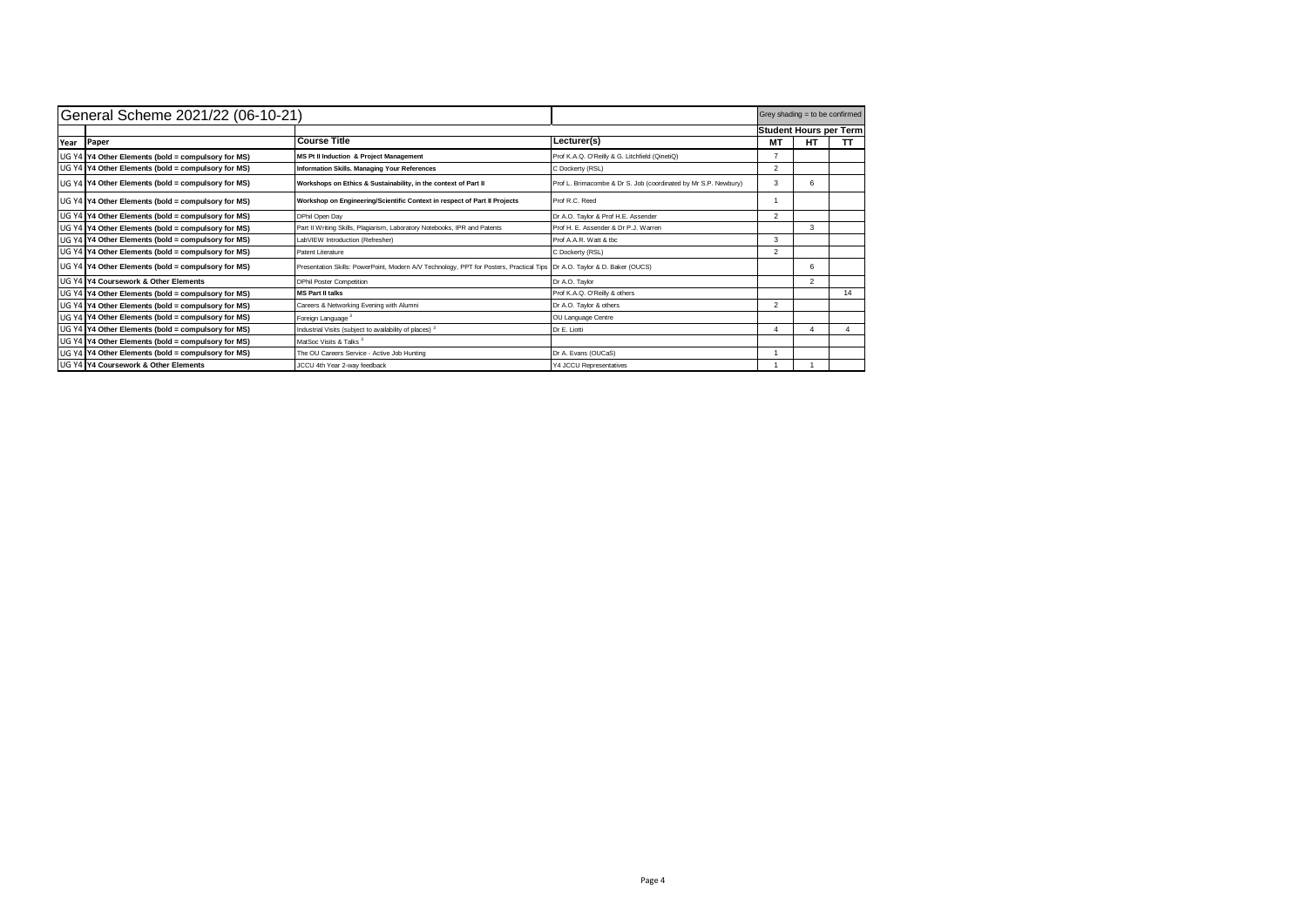|            | General Scheme 2021/22 (06-10-21)         |                                                                                         |                                                                   | Grey shading = to be confirmed<br><b>Student Hours per Term</b> |                          |                |
|------------|-------------------------------------------|-----------------------------------------------------------------------------------------|-------------------------------------------------------------------|-----------------------------------------------------------------|--------------------------|----------------|
|            |                                           | <b>Course Title</b>                                                                     | Lecturer(s)                                                       |                                                                 | HT                       |                |
| Year       | Paper                                     |                                                                                         |                                                                   | MТ                                                              |                          | ΤТ             |
| PGR        | Postgraduate Training (bold = compulsory) | Safety (Compulsory for new students)                                                    | Bishop (DSO)                                                      | $\overline{1}$                                                  | $\overline{1}$           | $\mathbf{1}$   |
| <b>PGR</b> | Postgraduate Training (bold = compulsory) | Hydrofluoric Acid Safety                                                                | Mrs C. Foldbjerg Holdway                                          | $\mathbf{1}$                                                    | $\overline{1}$           | $\mathbf{1}$   |
| PGR        | Postgraduate Training (bold = compulsory) | Laser Safety                                                                            | University Safety Office & Dept of Physics                        | $\overline{2}$                                                  | $\mathbf{1}$             | $\mathbf{1}$   |
| PGR        | Postgraduate Training (bold = compulsory) | Gas Canister Safety Briefing                                                            | Mrs C. Foldbjerg Holdway                                          | 1                                                               | $\overline{1}$           | 1              |
| PGR        | Postgraduate Training (bold = compulsory) | Induction course for Postgraduate students                                              | Dr A.O. Taylor & others                                           | 9                                                               |                          |                |
| PGR        | Postgraduate Training (bold = compulsory) | The IOM3 - Benefits of Student Membership                                               | S. Boad. Institute of Materials                                   | $\mathbf{1}$                                                    |                          |                |
| PGR        | Postgraduate Training (bold = compulsory) | Dept. of Materials Mechanical Workshop - Induction & Safety                             | . Chorley & others                                                | $\mathbf{1}$                                                    | 1 <sup>2</sup>           |                |
| PGR        | Postgraduate Training (bold = compulsory) | Looking to the Future - What do Employers Seek?                                         | 1. Nicholson-Lailey tbc (OUCaS), Dr A.O. Taylor                   | $\overline{2}$                                                  |                          |                |
| PGR        | Postgraduate Training (bold = compulsory) | Optical Microscopy                                                                      | Prof P.D. Nellist                                                 | $\overline{2}$                                                  |                          |                |
| PGR        | Postgraduate Training (bold = compulsory) | nformation Skills                                                                       | C Dockerty (RSL)                                                  | $\overline{2}$                                                  |                          |                |
| PGR        | Postgraduate Training (bold = compulsory) | Managing your References                                                                | C Dockerty (RSL)                                                  |                                                                 | $\overline{2}$           |                |
| PGR        | Postgraduate Training (bold = compulsory) | Patent Literature                                                                       | C Dockerty (RSL)                                                  | 2                                                               |                          |                |
| PGR        | Postgraduate Training (bold = compulsory) | <b>K-ray Diffractometry</b>                                                             | Prof. S.C. Speller                                                | $\overline{2}$                                                  |                          |                |
| PGR        | Postgraduate Training (bold = compulsory) | <b>Project Management</b>                                                               | Dr P.D. Warren (NSG) & Dr A.O. Taylor                             | $\overline{4}$                                                  |                          |                |
| PGR        | Postgraduate Training (bold = compulsory) | Presentation Skills: PowerPoint, Modern A/V Technology, PowerPoint for Posters,         | D. Baker (OUCS) & Dr A.O. Taylor                                  |                                                                 | 6                        |                |
|            |                                           | <b>Practical Tins</b>                                                                   |                                                                   | $-2$                                                            |                          |                |
| PGR        | Postgraduate Training (bold = compulsory) | Postponed HT 2021 2nd Year PGR Talks - Heats and Final                                  | Dr A.O. Taylor & Dr J.L. Hutchison + All Academic Staff           |                                                                 |                          |                |
| PGR        | Postgraduate Training (bold = compulsory) | 2nd Year PGR Talks - Heats and Final                                                    | Dr A.O. Taylor + All Academic Staff                               |                                                                 | -2                       |                |
| PGR        | Postgraduate Training (bold = compulsory) | Writing Skills, Plagiarism, Laboratory Notebooks, IPR & Patents                         | Prof H. E. Assender & Dr P.J. Warren                              |                                                                 | 3                        |                |
| PGR        | Postgraduate Training (bold = compulsory) | Academic Writing (for overseas students)                                                | Dr M. D'Angeli tbc (OULC)                                         |                                                                 | 10                       |                |
| PGR        | Postgraduate Training (bold = compulsory) | The OU Careers Service - Active Job Hunting                                             | Dr A. Evans (OUCaS)                                               | $\overline{1}$                                                  |                          |                |
| PGR        | Postgraduate Training (bold = compulsory) | Careers & Networking Evening with Alumni                                                | Dr A.O. Taylor & others                                           | $\overline{2}$                                                  |                          |                |
| PGR        | Postgraduate Training (bold = compulsory) | ndustrial Visits (subject to availability of places)                                    | Dr E. Liotti                                                      | $\overline{4}$                                                  | $\overline{4}$           | $\mathbf{A}$   |
| PGR        | Postgraduate Training (bold = compulsory) | <b>Industrial Talks</b>                                                                 | Johnson Matthey + Rolls Royce + Tata Steel                        | $\overline{2}$                                                  | $\overline{2}$           |                |
| PGR        | Postgraduate Training (bold = compulsory) | MatSoc Visits & Talks                                                                   |                                                                   |                                                                 |                          |                |
| PGR        | Postgraduate Training (bold = compulsory) | Poster Presentation Skills & DPhil Poster Competition                                   | Dr A.O. Taylor                                                    | $\mathbf{1}$                                                    | $\overline{4}$           |                |
| PGR        | Postgraduate Training (bold = compulsory) | Foreign Language                                                                        | OU Language Centre                                                |                                                                 |                          |                |
| PGR        | Postgraduate Training (bold = compulsory) | Preparing an Article for Submission to a Materials Journal tbc                          | Prof R.I. Todd                                                    |                                                                 |                          | $\overline{1}$ |
| PGR        | Postgraduate Training (bold = compulsory) | Teaching Skills: Tutoring Maths Classes                                                 | Prof J.R. Yates                                                   | 3                                                               |                          |                |
| PGR        | Postgraduate Training (bold = compulsory) | Teaching Skills: Materials Options Classes (this workshop is run only if required)      | Prof M.L. Galano                                                  |                                                                 | 3                        |                |
| PGR        | Postgraduate Training (bold = compulsory) | Teaching Skills: Tutoring Materials Science                                             | Prof S.C. Speller                                                 | 3                                                               |                          |                |
| PGR        | Postgraduate Training (bold = compulsory) | <b>Teaching Skills: Junior Demonstrating</b>                                            | Prof S. Lozano-Perez & D. Passmore                                | $_{\rm 3}$                                                      |                          |                |
|            |                                           |                                                                                         |                                                                   |                                                                 |                          |                |
| PGR        | Postgraduate Training (bold = compulsory) | Teaching Skills: Delivering a UG Lecture Course (this workshop is run only if required) | Prof. T.J. Marrow                                                 | 3                                                               |                          |                |
| PGR        | Postgraduate Training (bold = compulsory) | Introduction to Matl ab                                                                 | the.                                                              | 3                                                               |                          |                |
| PGR        | Postgraduate Training (bold = compulsory) | LabVIEW Introduction                                                                    | Prof A.A.R. Watt & tbc                                            | 3                                                               |                          |                |
| PGR        | Postgraduate Training (bold = compulsory) | Owning a successful DPhil                                                               | <b>JCCG</b>                                                       | $\overline{2}$                                                  |                          |                |
| PGR        | Postgraduate lecture courses              | Foundation Topics for Electron Microscopy                                               | Dr N.P. Young, Dr G.M. Hughes + Prof P.D. Nellist                 | $4 + 2 + 2$                                                     |                          |                |
| PGR        | Postgraduate lecture courses              | Spectroscopy with the (S)TEM                                                            | Dr A. Mostaed, Dr R.J. Nicholls & Prof S. Lozano-Perez            |                                                                 | $5 + 2 + 1$              |                |
| PGR        | Postgraduate lecture courses              | Microscopy & Analysis of Surfaces                                                       | Dr C.S. Allen                                                     | 8                                                               |                          |                |
| PGR        | Postgraduate lecture courses              | Imaging & Diffraction in (S)TEM                                                         | Dr J.S. Kim + Dr N.P. Young                                       |                                                                 | $4 + 4$                  |                |
| PGR        | Postgraduate lecture courses              | Early Metallurgy tbc                                                                    | Dr C.J. Salter                                                    |                                                                 | 8                        |                |
| PGR        | Postgraduate lecture courses              | Materials & Devices for Optics & Optoelectronics                                        | Prof J.M. Smith                                                   | 12                                                              |                          |                |
| PGR        | Postgraduate lecture courses              | Magnetic and Superconducting Materials <sup>1</sup>                                     | Prof. L. Bogani + Prof. S.C. Speller                              | $6 + 6$                                                         |                          |                |
| PGR        | Postgraduate lecture courses              | Prediction of Materials Properties                                                      | Dr C.E. Patrick                                                   | 12                                                              |                          |                |
| PGR        | Postgraduate lecture courses              | Engineering Ceramics: Synthesis & Properties <sup>1</sup>                               | Prof R.I. Todd                                                    | 12                                                              |                          |                |
| PGR        | Postgraduate lecture courses              | Advanced Manufacture with Metals & Alloys <sup>1</sup>                                  | Prof K.A.Q. O'Reilly + Dr E. Liotti                               | $6 + 6$                                                         |                          |                |
| PGR        | Postgraduate lecture courses              | Materials for Nuclear Systems <sup>1</sup>                                              | Prof D.E.J. Armstrong + Prof. S. Lozano-Perez + Prof. T.J. Marrow |                                                                 | $4 + 4 + 4$              |                |
| PGR        | Postgraduate lecture courses              | Enabling Nanotechnology - From Materials To Devices                                     | Prof. H. Bhaskaran                                                |                                                                 | 12                       |                |
| PGR        | Postgraduate lecture courses              | Biomaterials & Natural Materials <sup>1</sup>                                           | Prof J.T. Czernuszka                                              |                                                                 | 12                       |                |
| PGR        | Postgraduate lecture courses              | Advanced Polymers <sup>1</sup>                                                          | Prof H.E. Assender + Dr M. Lefferts                               |                                                                 | $8 + 4$                  |                |
| PGR        | <b>Research Colloquia</b>                 | Materials Colloquia                                                                     | Various                                                           | $\overline{4}$                                                  | $\overline{4}$           | $\overline{2}$ |
| PGR        | <b>Research Colloquia</b>                 | MMI Seminars                                                                            | Various                                                           | 8                                                               | 8                        | 8              |
| PGR        | <b>Research Colloquia</b>                 | Beabroke Science Forum                                                                  | Various                                                           | $\overline{?}$                                                  | $\overline{\phantom{a}}$ | $\overline{?}$ |
|            |                                           |                                                                                         |                                                                   | $\overline{4}$                                                  | $\overline{4}$           | $\overline{4}$ |
| PGR        | <b>Research Colloquia</b>                 | <b>QIP Seminars</b>                                                                     | Various                                                           |                                                                 |                          |                |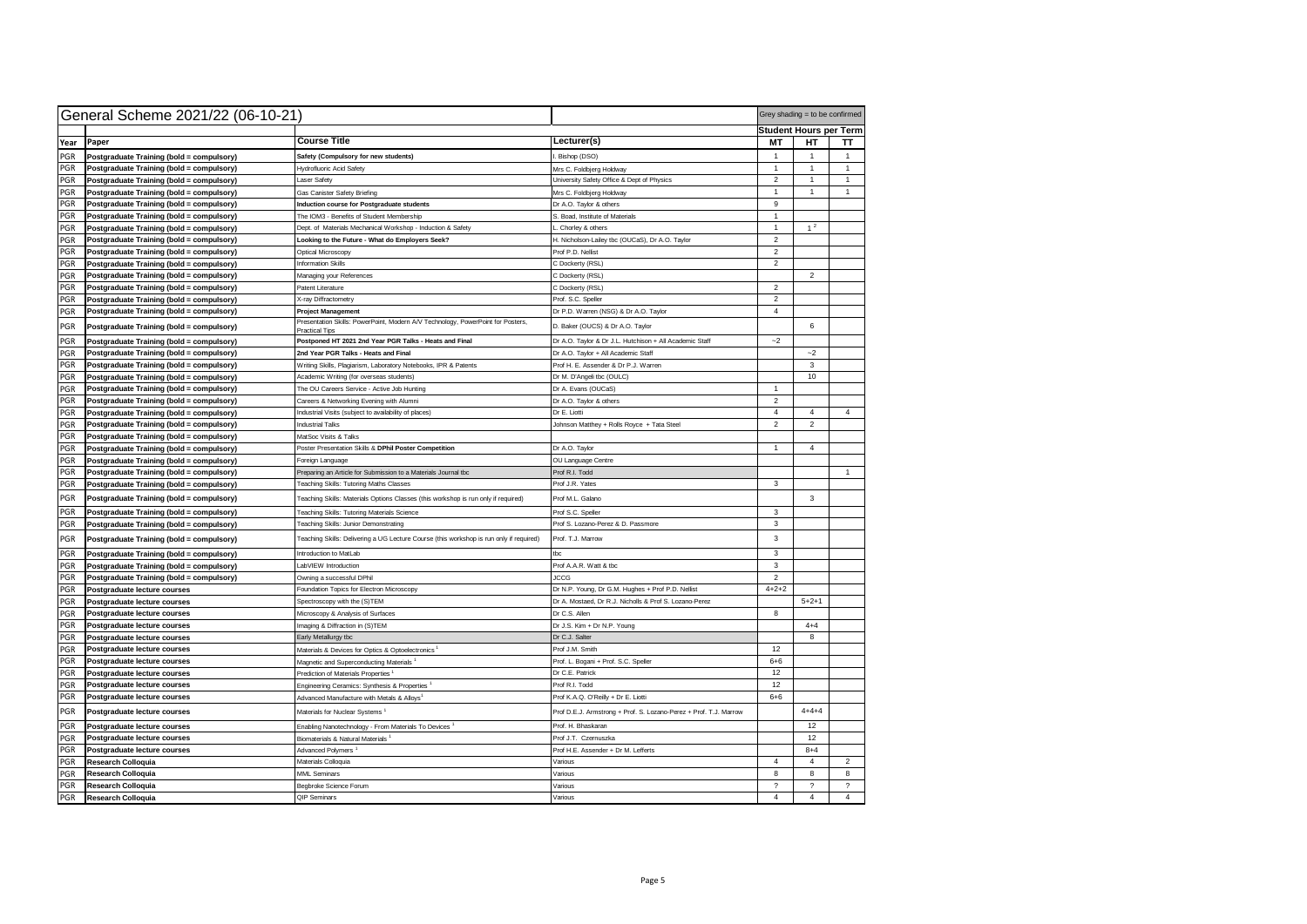|       | General Scheme 2021/22 (06-10-21)                                                                          |                                             |                     | Grey shading = to be confirmed |                               |              |  |
|-------|------------------------------------------------------------------------------------------------------------|---------------------------------------------|---------------------|--------------------------------|-------------------------------|--------------|--|
|       |                                                                                                            | <b>Course Title</b>                         |                     |                                | <b>Student Hours per Term</b> |              |  |
| Year  | Paper                                                                                                      |                                             | Lecturer(s)         | <b>MT</b>                      | <b>HT</b>                     | TT           |  |
|       |                                                                                                            |                                             |                     |                                |                               |              |  |
|       |                                                                                                            |                                             |                     |                                |                               |              |  |
|       | <b>PRACTICAL</b>                                                                                           | <b>APPENDIX 1 - PRACTICAL COURSES</b><br>SD | <b>DSD</b>          |                                |                               |              |  |
|       | UG Y1 1P1a: Introduction to IT Tools                                                                       | PJW                                         | <b>Rob Saunders</b> | 3                              |                               |              |  |
| UG Y1 | 1P1b: Introduction to Optical Microscopy. Ac Lead:<br>KAQOR                                                | KAQOR                                       | <b>SLP</b>          | 3                              |                               |              |  |
| UG Y1 | 1P2: Introduction to MATLAB and LabVIEW. Ac Lead:<br>AARW                                                  | AARW                                        | <b>RSB</b>          | 6                              |                               |              |  |
|       | 1P3: Young's Modulus & Stress Analysis. Ac Lead:<br>UG Y1 TJM/PDN<br>(Acta-style write-up, formative only) | TJM / PDN                                   | n/a                 | 6.75                           |                               |              |  |
|       | UG Y1 1P4: Metallography. Ac Lead: AJW                                                                     | tbc                                         | <b>AJW</b>          | 6                              |                               |              |  |
| UG Y1 | 1P5: Polymers - Molecular Weight Effects. Ac Lead: NG<br>(Acta-style write-up, summative)                  | ΝG                                          | <b>HEA</b>          |                                | 6                             |              |  |
|       | UG Y1 1P6: Thermal Analysis                                                                                | E. Liotti                                   | <b>KAQOR</b>        |                                | 6                             |              |  |
|       | UG Y1 1P7: Bubble Raft                                                                                     | SCB                                         | <b>MRC</b>          |                                | 6                             |              |  |
| UG Y1 | 1P8: Electrode Potentials. Ac Lead: MP<br>(Acta-style write-up, summative)                                 | S. Narayanan                                | MP                  |                                | 6                             |              |  |
|       | UG Y1 1P9: Energy Levels & Band Gaps. Ac Lead: AARW                                                        | AARW                                        | HB                  |                                |                               | 6            |  |
|       | UG Y1 1P10: Fabrication & Tensile Testing                                                                  | <b>JTC</b>                                  | <b>TJM</b>          |                                |                               | 6            |  |
| UG Y2 | 2P1: Materials Selection. Ac Lead: DEJA<br>(Peer-reviewed Poster 'write-up', formative only)               | <b>DEJA</b>                                 | SCS                 | 10                             |                               |              |  |
|       | UG Y2 2P2: Steels. Ac Lead: TJM                                                                            | C.J. Salter                                 | <b>MPM</b>          | 9                              |                               |              |  |
| UG Y2 | 2P3: Extrusion. Ac Lead: MLG<br>(Acta-style write-up, summative)                                           | M. Danaie                                   | MLG                 | 9                              |                               |              |  |
|       | UG Y2 2P4: Casting. Ac Lead: KAQOR                                                                         | KAQOR                                       | <b>MLG</b>          | 9                              |                               |              |  |
| UG Y2 | 2P5: Diffusion. Ac Lead: TJM<br>(Acta-style write-up, summative)                                           | <b>TJM</b>                                  | CRMG                |                                | 9                             |              |  |
| UG Y2 | 2P6: Dislocations & Plasticity. Ac Lead: MRC<br>(Acta-style write-up, summative)                           | <b>MRC</b>                                  | <b>JTC</b>          |                                | 9                             |              |  |
|       | UG Y2 2P7: Corrosion, Ac Lead: PGB                                                                         | J. Haley                                    | tbc                 |                                | 9                             |              |  |
|       | UG Y2 2P8: Mechanical Properties of Polymers. Ac Lead: HEA                                                 | <b>HEA</b>                                  | AARW                |                                | 9                             |              |  |
|       | UG Y2 2P9: X-ray Diffraction Detective. Ac Lead: SCS                                                       | SCS                                         | <b>RSW</b>          |                                |                               | 9            |  |
|       | UG Y2 2P10: SEM & Fracture. Ac Lead: tbc                                                                   | tbc                                         | tbc                 |                                |                               | $\mathbf{q}$ |  |
| UG Y2 | 2P11: TEM. Ac Lead: PDN<br>(non-assessed training exercise)                                                | tbc & J. Haley                              | PDN                 |                                |                               | 9            |  |
|       | UG Y2 2P12: Semiconductor Devices. Ac Lead: RSB                                                            | <b>RSB</b>                                  | AARW                |                                |                               | 9            |  |